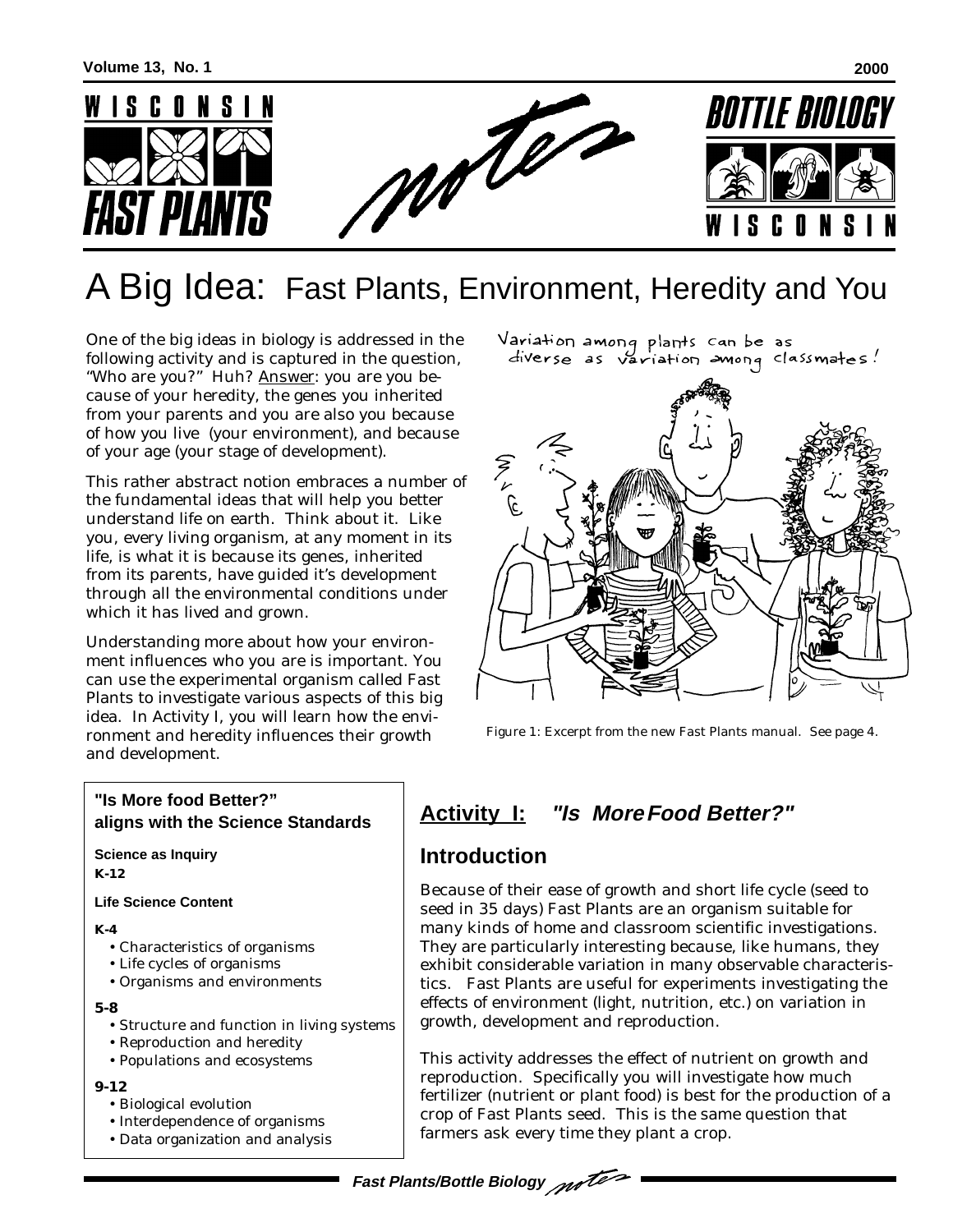#### **An Observation**

Farmers and gardeners generally believe that more fertilizer (plant food) is better for plant growth and crop production. But do they really know how much food is better?

### **The Question**

This investigation is designed to examine the question "**Is more food better for Fast Plants?**" Better, of course, depends on the perspective or point of view you choose to take and can differ widely. For example, if you were a farmer growing Fast Plants, would you be growing the plants for feeding to cattle and sheep, for salad greens, or for a crop of seed to sell? For the purposes of this investigation you should consider the production of seed to be used by you and your friends for future experiments as the goal for determining "better." Therefore, more seed is better.



Figure 2: Three Bottle Growing Systems, BGS. Each designed to hold a different concentrations of nutrient solution, 1/32 strength, 1/16 strength, and 1/8 strength

## **The Hypothesis**

In a scientific investigation the conversion of a question,

such as "Is more food better?," into a *hypothesis* (statement) that claims "**more food is better for Fast Plants seed production**" is a way of examining the question. Making a hypothesis is a useful approach to an investigation because you can experimentally generate evidence that tests (supports or disagrees with) the hypothesis.

#### **Experimental Design** (Testing the Hypothesis)

You will grow a crop of Fast Plants under an optimal growth environment for Fast Plants introducing a single environmental variable, nutrients (fertilizer). You will create three dilutions of chemical fertilizer to be used in growing your plants. Six growing systems with six Fast Plants in each will be grown under three different treatment levels of nutrients; two systems (n= 12 plants) for each nutrient level. Individual plants in each set of 12 plants will be numbered and observed, and selected traits representing growth (height), development (# of leaves, # of hairs) and reproduction (# of flowers pollinated and # of seeds produced will be measured and recorded. After summarizing and graphing the data collected, you will be able to determine the degree that the various parts of the growing plant are affected by the nutrient environment.

From the knowledge of plants which you gain in this investigation and from the data that you generate, you'll be able to evaluate the hypothesis, "More food (nutrient) is better for seed production." In addition to seed production you will observe that nutrition influences some traits a lot and some very little, if at all.



**Fast Plants/Bottle Biology**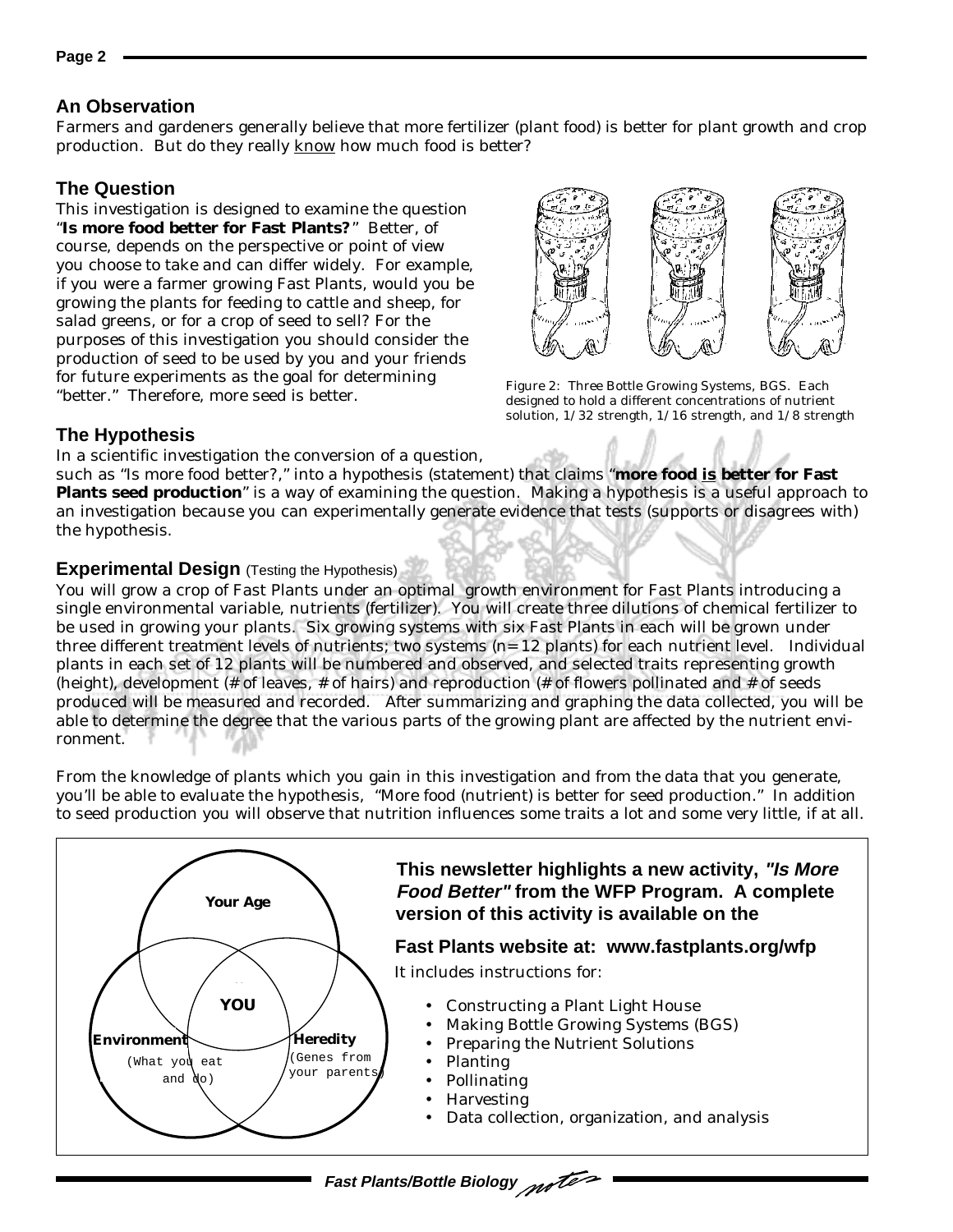## **Observing, Measuring and Recording Data**

- # of leaves on the main stem, including cotyledons
- count number of hairs on margin of  $1<sup>st</sup>$  true leaf, days  $12-14$
- total # of flowers pollinated, on day 18 after terminalization
- record height in mm at day 18 after terminalization
- total # of seeds per plant

|                                                | Table I(G)                                                                          |                                           |     |                                  |     |         | $3/2/00$ PHW                                        |  |  |  |  |  |  |
|------------------------------------------------|-------------------------------------------------------------------------------------|-------------------------------------------|-----|----------------------------------|-----|---------|-----------------------------------------------------|--|--|--|--|--|--|
| Fast Plants Crowth, Development & Reproduction |                                                                                     |                                           |     |                                  |     |         |                                                     |  |  |  |  |  |  |
|                                                |                                                                                     |                                           |     |                                  |     |         | Your name: Paul H. Williams Date of sowing 10/23/99 |  |  |  |  |  |  |
|                                                | Plant Variety: Standard Fast Plants, C1-33, BWI98<br>Standard environment: PLH, BGS |                                           |     |                                  |     |         |                                                     |  |  |  |  |  |  |
|                                                |                                                                                     |                                           |     |                                  |     |         |                                                     |  |  |  |  |  |  |
|                                                | Variable environment: 18X peters                                                    |                                           |     |                                  |     |         | natrient                                            |  |  |  |  |  |  |
|                                                | Plant                                                                               | Plant Trait Measured<br>Ehair, Effores to |     |                                  |     |         |                                                     |  |  |  |  |  |  |
|                                                | 业                                                                                   | height # of<br>(mm).<br><b>EAGS</b>       |     | Teaves Ist leaf pollinated seeds |     |         | ather                                               |  |  |  |  |  |  |
|                                                | ŧ                                                                                   | 308                                       | ما  | ١S                               | 18  | 72      |                                                     |  |  |  |  |  |  |
|                                                | 2                                                                                   | 278                                       | 6   | ス۱                               | 18  | 83      |                                                     |  |  |  |  |  |  |
|                                                | 3                                                                                   | 290                                       | Ś   | 38                               | : 5 | 34      |                                                     |  |  |  |  |  |  |
|                                                | 4                                                                                   | 267                                       | 6   | 55                               | 25. | 108     |                                                     |  |  |  |  |  |  |
|                                                | 5.                                                                                  | 229                                       | 7   | 18                               | 15  | $1 + 0$ |                                                     |  |  |  |  |  |  |
|                                                | 6                                                                                   | 138                                       | 6   | 21                               | 2   | ŧ       |                                                     |  |  |  |  |  |  |
|                                                | Ŧ                                                                                   | 200                                       | C   | $\overline{a}$                   | 13  | 61      |                                                     |  |  |  |  |  |  |
|                                                | g                                                                                   | 304                                       | 6   | $\circ$                          | 17  | 32      |                                                     |  |  |  |  |  |  |
|                                                | ۹                                                                                   | 312.                                      | 5   |                                  | 22  | 148     |                                                     |  |  |  |  |  |  |
|                                                | ١o                                                                                  | 276                                       | L   | 2                                | 22  | 161     |                                                     |  |  |  |  |  |  |
|                                                | u                                                                                   | 262                                       | 7   | $\ddot{}$                        | 17  | 144     |                                                     |  |  |  |  |  |  |
|                                                | 12                                                                                  | 265                                       | 6   | 6                                | 21  | 77      |                                                     |  |  |  |  |  |  |
|                                                | n                                                                                   | 12                                        | 12  | 12                               | 12  | 12      |                                                     |  |  |  |  |  |  |
|                                                | χ                                                                                   | 261                                       | 6.0 | 15                               | 17. | ६४      |                                                     |  |  |  |  |  |  |
|                                                | s.                                                                                  | 50                                        | O·6 | 9.41                             | 5.9 | 52.2    |                                                     |  |  |  |  |  |  |
|                                                | Ľ.                                                                                  | 174                                       | 2   | 55                               | 23  | 160     |                                                     |  |  |  |  |  |  |

n= number of plants measured

 $x = average$  measure = sum of measures  $\div n$ 

C = range of variation = highest = lowest value 5 = standard deviation, = average variation around the average, **x** 

Table 1: Raw data from Paul Williams' research notebook. (Fast Plants growth and development data)

## **Analysis and Questions**

As you summarize and graph the data from your experiment you will notice that some traits of the growing plant are affected by the nutrient environment more than others. From this knowledge you should be able to evaluate the hypothesis, "More food (nutrient) is better for seed production."



Figure 3: Caricature of a Fast Plants illustrating different morphological traits that can be counted or measured on a Fast Plant.

| Your name: <u>Paul H. Williams</u> Date: 10/23/99          |                        |         |                                      |  |                               |  |                                            |                          |  |                   |              |              |
|------------------------------------------------------------|------------------------|---------|--------------------------------------|--|-------------------------------|--|--------------------------------------------|--------------------------|--|-------------------|--------------|--------------|
| Effect of Nutrition on                                     |                        |         |                                      |  |                               |  |                                            |                          |  |                   |              |              |
| <u> Fast Plants Growth, Development &amp; Reproduction</u> |                        |         |                                      |  |                               |  |                                            |                          |  |                   |              |              |
| (Summary Table)                                            |                        |         |                                      |  |                               |  |                                            |                          |  |                   |              |              |
|                                                            |                        |         |                                      |  |                               |  |                                            |                          |  |                   |              |              |
| Nutrient Level, Peters, 20-20-20, W<br>Plant               |                        |         |                                      |  |                               |  |                                            |                          |  |                   |              |              |
| trait                                                      |                        |         |                                      |  | $\chi_{22}$ $\times$ $\times$ |  |                                            | $\frac{1}{2}$ % $\times$ |  |                   |              |              |
| measured                                                   | ∥⊓                     |         | $ \bar{x} $ s $ r  \bar{n} \bar{x} $ |  |                               |  | $ s r $ n                                  |                          |  | l≅.               | $\mathbf{s}$ |              |
| height, Bodas 12                                           |                        |         |                                      |  |                               |  | 141 26 23  12 24 60 17  12 26 50 174       |                          |  |                   |              |              |
| $# _{\text{cauts}}$                                        | $12 -$                 | $6 - 1$ | ∣∂ು ।                                |  |                               |  | 2  12 62 08 2                              |                          |  | $  z  $ 60 $ 0.6$ |              | $\mathbf{r}$ |
| thairs on<br>I <sup>p+</sup> leaf margin                   | (2)                    | 13      | 74                                   |  |                               |  | 29/12/17/116/34/12                         |                          |  | 15 <sup>7</sup>   | 116.9155     |              |
| Mowers, pol                                                | $\mathsf{I}\mathsf{L}$ |         | $9 \mid 20$                          |  |                               |  | 6 $\ $ 12 $\ $ 14 $\ $ 3.2 $\ $ 11 $\ $ 11 |                          |  | (7)               | 5.9          | 23           |
| seed/plant"                                                | $12-12$                | 2910    |                                      |  |                               |  | $36  2 82 +5  66  2 88 $                   |                          |  |                   | 52           | 160          |
| sther                                                      |                        |         |                                      |  |                               |  |                                            |                          |  |                   |              |              |
| o <del>r</del> heir                                        |                        |         |                                      |  |                               |  |                                            |                          |  |                   |              |              |
|                                                            |                        |         |                                      |  |                               |  |                                            |                          |  |                   |              |              |

average = sum + n

s = standard deviation r = range = highest - lowest value

Table 2: Summary data from Paul Williams' research notebook. (Effect of Nutrition on Fast Plants Growth, Development and Reproduction data)

**Fast Plants/Bottle Biology**